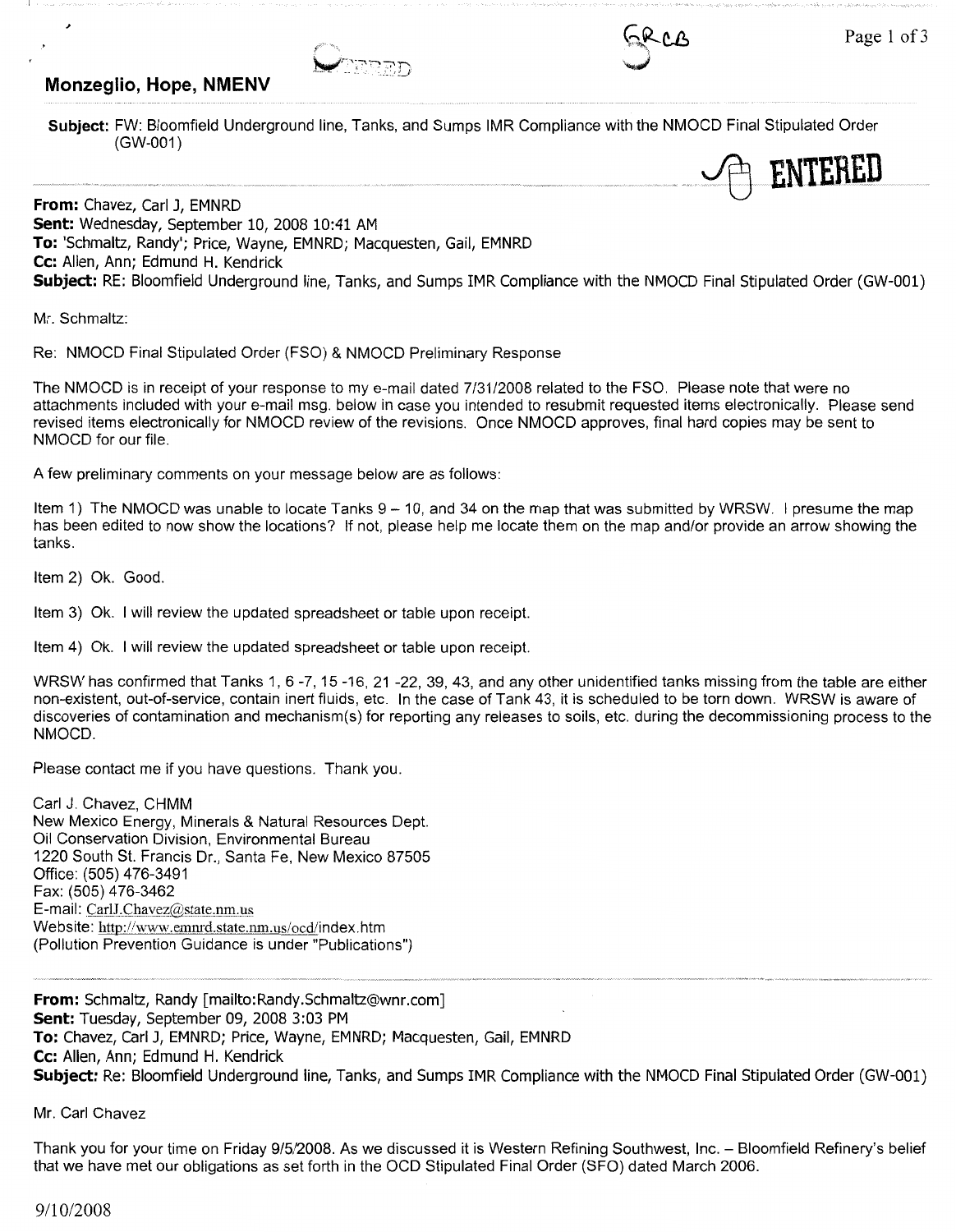As stated in Section IV.18.(b) of the SFO setern was required to develop an operatischecking and maintenance schedule spreadsheet for the Refinery to include a one-time testing requirement to be completed within 5 years of the SFO date (March 2006). This spreadsheet was to include the testing schedule for all large petroleum storage tanks, below ground tanks, underground process lines, sumps, and other possible above and underground sources of contamination in the Refinery. As also stated in the SFO, large tanks that have been tested within the past five years (between 2001 and 2006), or are due to be tested within the next five years (between 2006 and 2011) under other regulatory agency rules, regulations or guidelines, or under any other standards accepted by regulatory agencies, such as API Code 653, are exempt from this one-time testing requirement.

 $\text{Page 2 of 3}$ 

Western (Giant) developed a testing schedule spreadsheet in compliance with Section IV.18.(b) of the SFO. Western (Giant) submitted this testing schedule spreadsheet in a timely manner to OCD on July 30, 2007 in accordance with OCD's approval of a deadline extension. This submittal was modified, as requested by OCD, to include denotations for the exempted tanks that had been tested within the past five years (between 2001 and 2006). The modified testing schedule spreadsheet was resubmitted to OCD on July 10, 2008.

In addition to the previous submittal Western is providing the following responses to OCD's requests for additional information as agreed in our 9/5/2008 phone conversation.

Item 1) Cindy Hurtado from Western provided an updated map on July 24, 2008.

Item 2) Western will maintain and include an updated Inspection, Maintenance and Repair (IMR) section in each Annual Ground Water Monitoring Report once approved by the NMOCD.

Item 3) Pits/Ponds have been added to the IMR spreadsheets.

Item 4) Western has revised the "Tanks-Inspection & Repair Schedule" to clarify the inspection dates and is providing the following tank specific information as requested in your 7/31/2008 email:

| <b>Tank Number</b> |                  | Capacity    | Last Internal Inspection & results | <b>Next Internal Inspection</b>         |
|--------------------|------------------|-------------|------------------------------------|-----------------------------------------|
|                    | Tank 3           | 9,365 bbls  | 2003 Passed                        | 2013                                    |
|                    | Tank 4           | 9,365 bbls  | 2003 Passed                        | 2013                                    |
|                    | Tank 5           | 9,096 bbls  | 2007 Passed                        | 2017 (OCD-SFO 1-time requirement met in |
|                    | 2007)            |             |                                    |                                         |
|                    | Tank 8           | 460 bbls    | 2007 Passed                        | 2017 (OCD-SFO 1-time requirement met in |
|                    | 2007)            |             |                                    |                                         |
|                    | Tank 9           | 460 bbls    | 1998 Passed                        | 2008                                    |
|                    | Tank 10          | 360 bbls    | 2007 Passed                        | 2017 (OCD-SFO 1-time requirement met in |
|                    | 2007)            |             |                                    |                                         |
|                    | Tank 13          | 27,646 bbls | 2008 Passed                        | 2018 (OCD-SFO 1-time requirement met    |
|                    | in 2008)         |             |                                    |                                         |
|                    | Tank 14          | 27,615 bbls | 2005 Passed                        | 2015 (OCD-SFO 1-time requirement met    |
|                    | in 2005)         |             |                                    |                                         |
|                    | Tank 17          | 38,403 bbls | 2006 Passed                        | 2016 (OCD-SFO 1-time requirement met    |
|                    | in 2006)         |             |                                    |                                         |
| ٠                  | Tank 19          | 34,991 bbls | 2000 Passed                        | 2010                                    |
| $\bullet$          | Tank 20          | 10,000 bbls | 2007 Passed                        | 2017 (OCD-SFO 1-time requirement met    |
|                    | in 2007)         |             |                                    |                                         |
| $\bullet$          | Tank 23          | 38,402 bbls | 2002 Passed                        | 2012                                    |
| $\bullet$          | Tank 24          | 10,107 bbls | 2006 Passed                        | 2016 (OCD-SFO 1-time requirement met    |
|                    | in 2006)         |             |                                    |                                         |
| $\bullet$          | Tank 25          | 10,107 bbls | 2006 Passed                        | 2016 (OCD-SFO 1-time requirement met    |
|                    | in 2006)         |             |                                    |                                         |
|                    | Tank 26          | 3,264 bbls  | 2008 Passed                        | 2018 (OCD-SFO 1-time requirement met in |
|                    | 2008)            |             |                                    |                                         |
|                    | Tank 27<br>2006) | 9,854 bbls  | 2006 Passed                        | 2016 (OCD-SFO 1-time requirement met in |
|                    | Tank 29          |             |                                    |                                         |
|                    | in 2005)         | 16,676 bbls | 2005 Passed                        | 2015 (OCD-SFO 1-time requirement met    |
| $\bullet$          | Tank 30          | 16,676 bbls | 2004 Passed                        | 2014 (OCD-SFO 1-time requirement met    |
|                    | in 2004)         |             |                                    |                                         |
| ٠                  | Tank 32          | 17,913 bbls | 1999 Passed                        | 2009                                    |
| $\bullet$          | Tank 33          | 360 bbls    | 2003 Passed                        | 2013                                    |
|                    | Tank 34          | 360 bbls    | 1999 Passed                        | 2009                                    |
| $\bullet$          | Tank 35          |             | 2005 Passed                        |                                         |
|                    |                  | 43,904 bbls |                                    | 2015 (OCD-SFO 1-time requirement met    |

9/10/2008